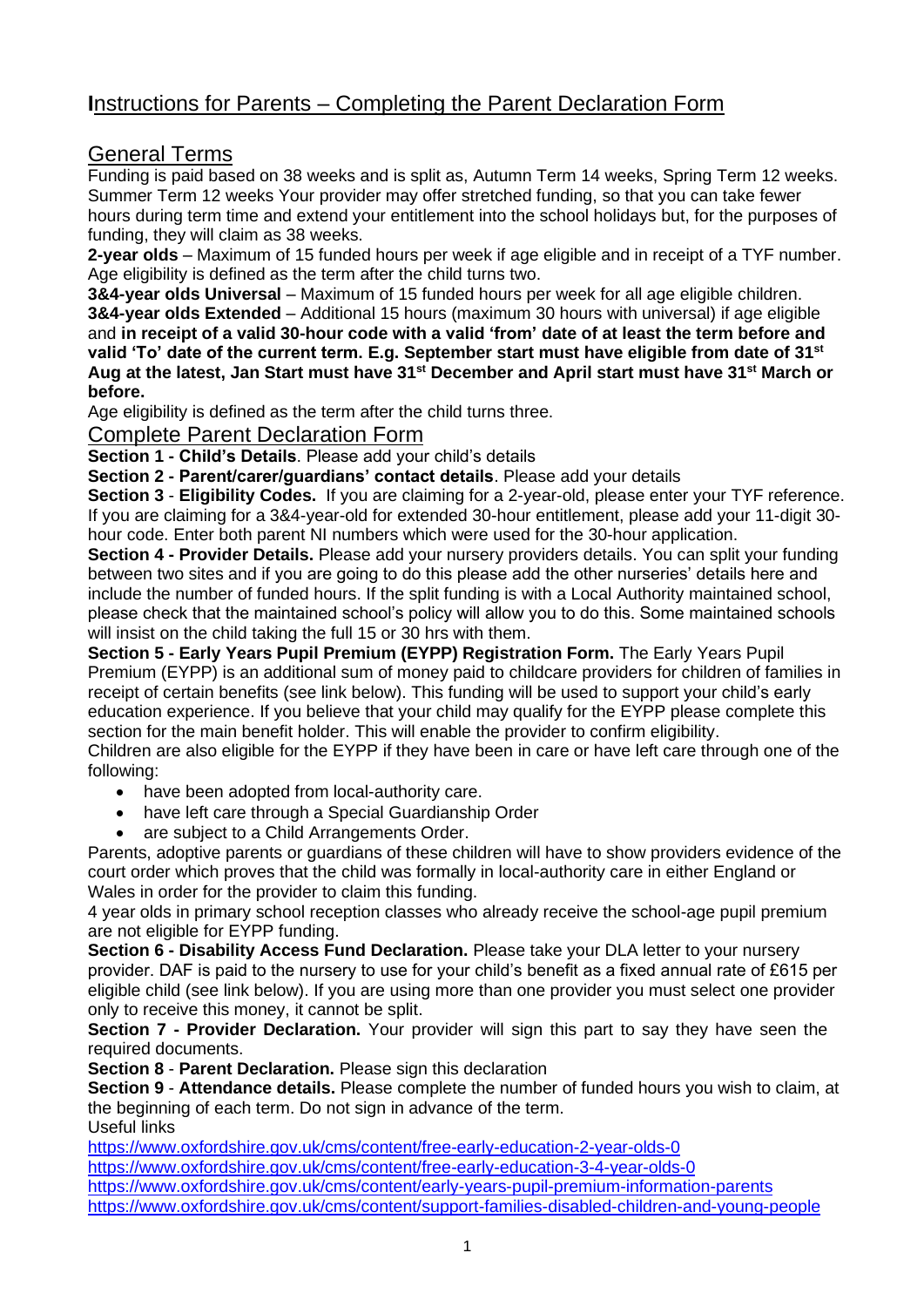# **Oxfordshire Parent Declaration Form Early Education Funding for 2, 3- and 4-Year Olds**

| 1. Child's Details                |  |
|-----------------------------------|--|
| <b>Child's Legal Family Name:</b> |  |
| <b>Child's Legal Forename(s):</b> |  |
| Name by which the child is        |  |
| known (if different from          |  |
| above):                           |  |
| <b>Male/Female:</b>               |  |
| DOB:                              |  |
|                                   |  |
| $\blacksquare$                    |  |

| <b>Address:</b>   |  |
|-------------------|--|
| <b>Post Code:</b> |  |

### **Child's Ethnicity – Please tick**

| <b>White British</b>       | White Eastern European<br><b>Black Caribbean</b>        |                 |  |  |
|----------------------------|---------------------------------------------------------|-----------------|--|--|
| Bangladeshi                | <b>Traveller/Irish Heritage</b><br><b>Black African</b> |                 |  |  |
| Indian                     | Any other black background                              | Roma/Roma Gypsy |  |  |
| Pakistani                  | Information not obtained<br>White/Black African         |                 |  |  |
| Chinese                    | Any other white background<br>White/black Caribbean     |                 |  |  |
| Any other Asian Background | <b>White Asian</b><br>Not given                         |                 |  |  |
| Any other ethnic group     | Any other mixed background                              |                 |  |  |

# **Childs 1st Language**

# **2. Parent/carer/guardians' contact details**

| Name(s):              |  |
|-----------------------|--|
| Telephone number:     |  |
| <b>Email address:</b> |  |

#### **3. Eligibility Codes**

| 2-Year-Old Funding          | Yes / No | TYF- |
|-----------------------------|----------|------|
| Code:                       |          |      |
| <b>30 Hours Eligibility</b> | Yes / No |      |
| Code:                       |          |      |
| NI Number(s):               |          |      |
|                             |          |      |

# **4. Provider Details**

| <b>Name of Provider:</b>                                                                                                       |                                             |
|--------------------------------------------------------------------------------------------------------------------------------|---------------------------------------------|
| <b>Funded Start Date with Provider:</b>                                                                                        |                                             |
| Date if leaving early:                                                                                                         |                                             |
| If you are sharing with another provider,<br>please add their name below and the<br>number of funded hours per week<br>claimed | Yes/No                                      |
| Other provider name(s):                                                                                                        | Number of funded hours per week<br>attended |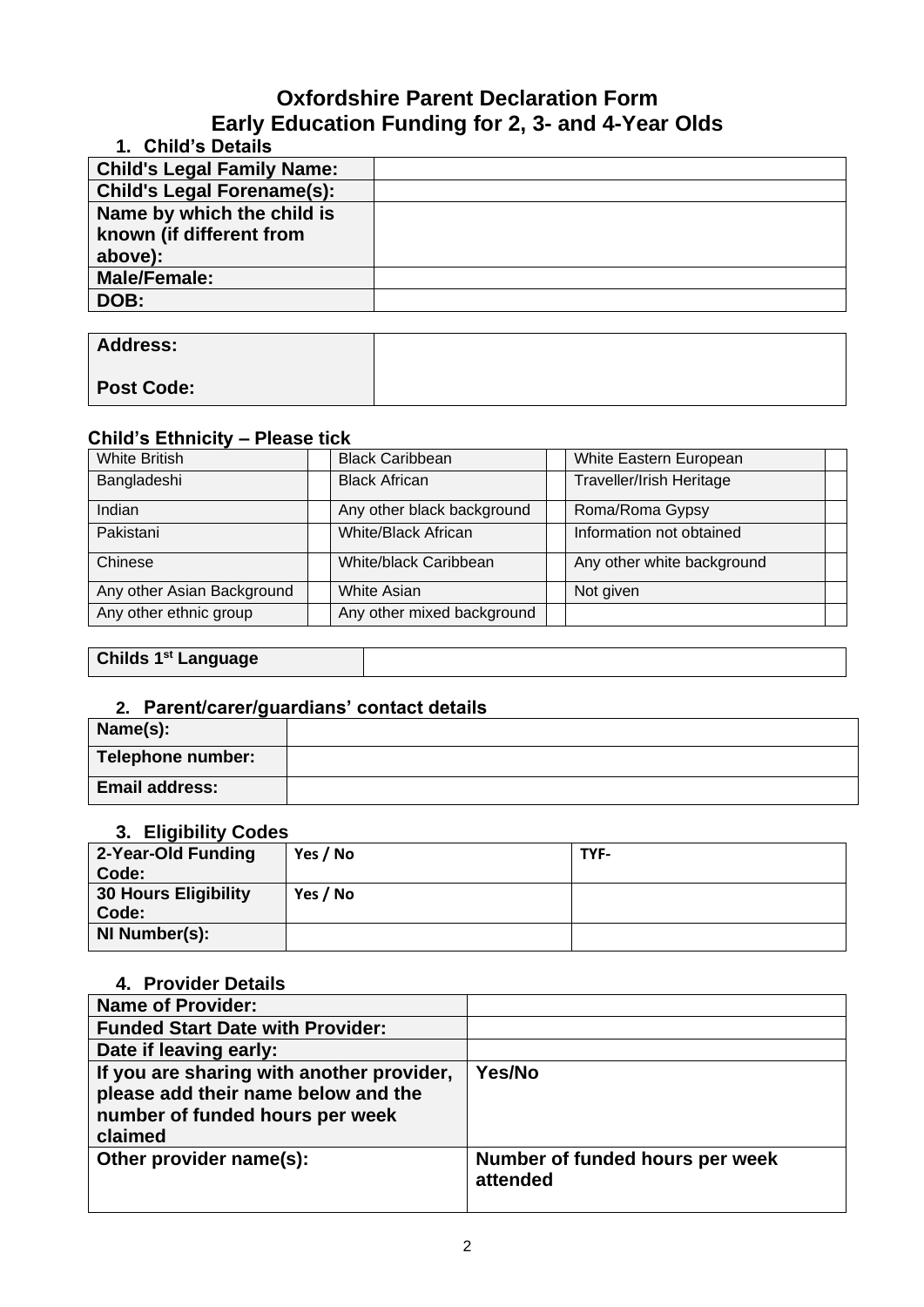# **5. Early Years Pupil Premium (EYPP) Registration Form**

The Early Years Pupil Premium (EYPP) is an additional sum of money paid to childcare providers for children of families in receipt of certain benefits.

If you believe that your child may qualify for the EYPP please provide the following information of the **main benefit holder** so eligibility can be checked.

| <b>Parent's Full Name:</b>          |  |
|-------------------------------------|--|
| <b>Parent's Date of Birth:</b>      |  |
| Parent's National Insurance Number: |  |
| Parent's signature:                 |  |

# **6. Disability Access Fund Declaration**

3&4-year-old children who are in receipt of child Disability Living Allowance and are receiving the free entitlement are eligible for the Disability Access Fund (DAF). Please take a copy of your DLA award letter to your childcare provider for them to claim the funding**.**

| Is your child eligible and in receipt of DLA?                                                                                      | Yes / No |
|------------------------------------------------------------------------------------------------------------------------------------|----------|
| If your child attends more than one provider,<br>please nominate the main setting where the<br>local authority should pay the DAF: |          |

# **7. Provider Declaration**

This declaration is your evidence of a claim and must be retained for seven years to complete claim forms and for future reference, including auditing. Please note you may be asked by the authority to produce evidence of a claim at any time.

It is a requirement of the EYFS for providers to 'enable a regular two-way flow of information with parents and/or carers, and between providers, if a child is attending more than one setting' (section 3.68 'Information and records'). By signing the below statement, you are agreeing to share information with the provider named by the parent, if the parent has indicated they wish to split funding.

When a child who is, or becomes, eligible for Early Education Funding registers with your setting, you must obtain proof of identity/age and therefore eligibility. Please indicate documents seen by completing the relevant box below.

The Early Education Funding must be utilised strictly in accordance with the Early Education Funding Terms and Conditions.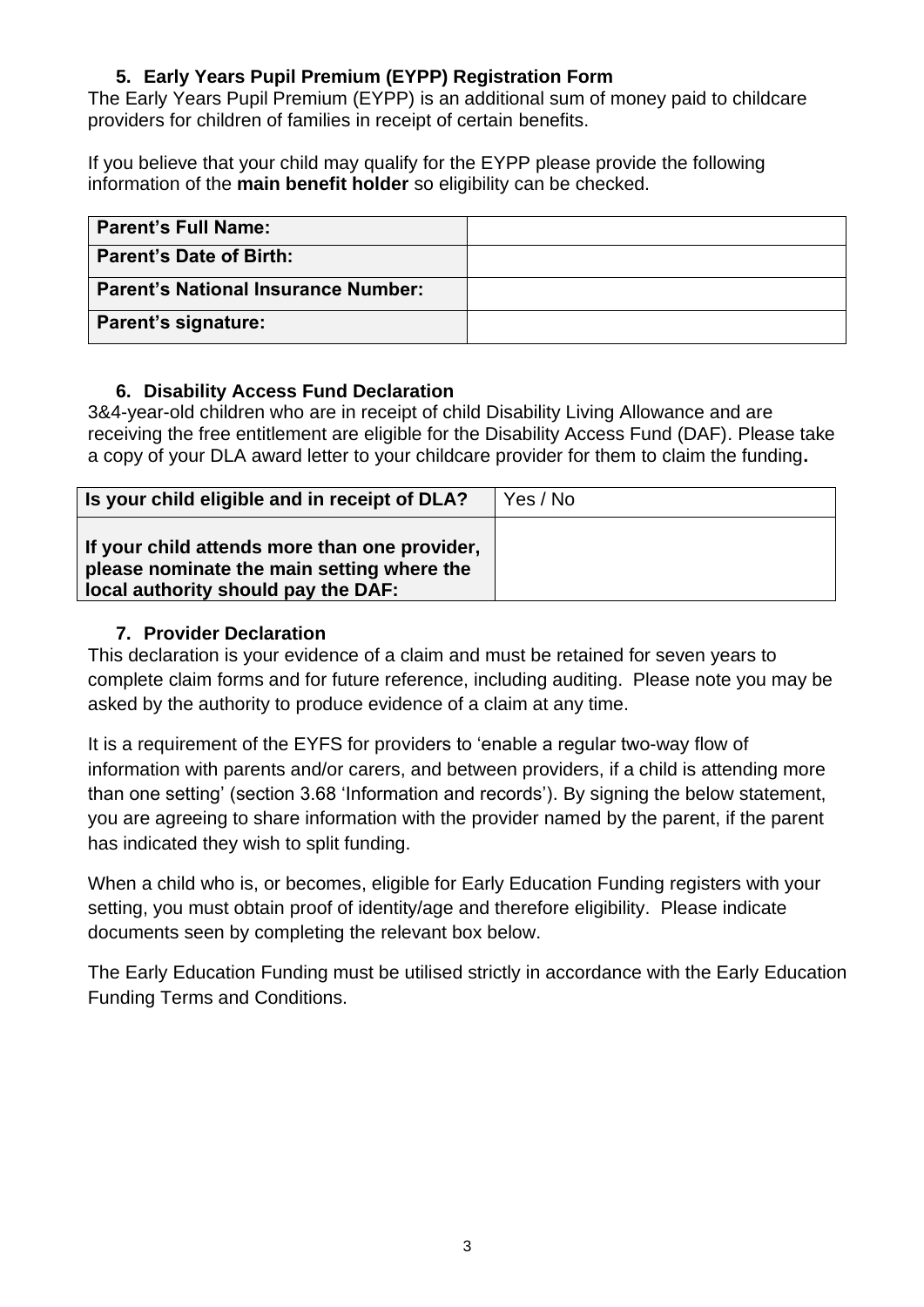# **TO BE COMPLETED BY THE PROVIDER**

| Documental Evidence of<br>Name and Date of Birth                     |  |
|----------------------------------------------------------------------|--|
| Documentary proof type<br>(birth certificate, passport,<br>red book) |  |

#### **Provider Declaration**

| <b>Print Name</b> |  |
|-------------------|--|
| <b>Signed</b>     |  |
| <b>Job Title</b>  |  |
| <b>Date</b>       |  |

# **8. Parent/Carer/Guardian Declaration**

I \_\_\_\_\_\_\_\_\_\_\_\_\_\_\_\_\_\_\_\_\_\_\_\_\_\_\_\_\_\_\_\_\_\_\_\_\_\_\_\_\_\_\_\_\_\_ (name of parent/carer/guardian) confirm that the information I have provided above is accurate and true.

I understand and agree to the conditions set out in this document and I authorise, \_\_\_\_\_\_\_\_\_\_\_\_\_\_\_\_\_\_\_\_\_\_\_\_\_\_\_\_ (name of provider) to claim Early Education Funding as agreed above on behalf of my child. I understand that if I have given any misleading information on this declaration or have claimed more than the allowed entitlement, I may be asked to reimburse the provider(s) or my child's place may be withdrawn.

In addition, I also agree that the information I have provided can be shared with the local authority and Department for Education, who will access information from other government departments to confirm my child's eligibility and enable this provider to claim Early Years Pupil Premium (EYPP) or Disability Access Funding (DAF) on behalf of my child. I understand that the information I have supplied on this form will be used to process my Early Education Funding claim. It will be used by Oxfordshire County Council to compare data with other providers and maintained schools, for statistical analysis purposes and processed in accordance with the Data Protection Act 2018.

| Parent/Carer/Guardian with legal<br>responsibility |  |
|----------------------------------------------------|--|
| <b>Signed</b>                                      |  |
| <b>Print Name</b>                                  |  |
| <b>Date</b>                                        |  |